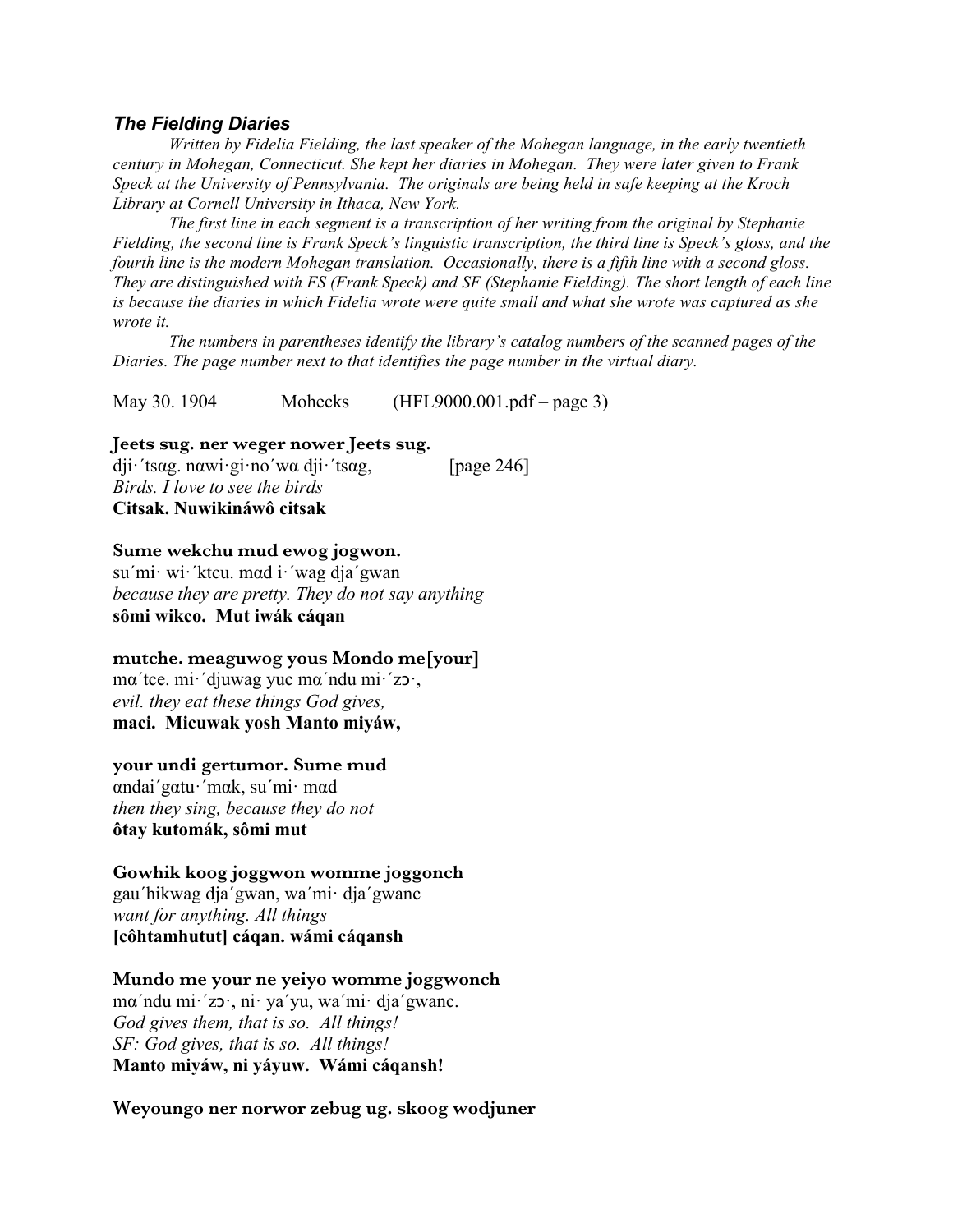Wi·´yαηgu nαna´wα zi·´bugαg skug wa´djαnα *Yesterday I saw in the river a snake. He had* **Wiyôko nunáwô sipok skok. Wacônáw**

### **pyommog wo woot ug. ner tuggum undi**

pi·´ɔ·mag wowu´tαg. nαtα´g·αm αndai´ *a fish in his mouth. I hit him, then* **piyámáq wutonuk. Nutakamô ôtay**

## **Berkedum Pyommog. Pyommog weakchu**

bα´ki·dαm pi·´ɔ·mag *he gave up the fish. The fish is handsome* **pakitam piyámáq. Piyámáq wikco.**

#### **Skoog muttuddeyozzo ger qummug wong [ugly]**

skug mαt·αd´i´a´zu, gαkα´m·αg waηg. *FS: The snake is horrid, he bites you too. SF: The snake is ugly; he bites you too.* **Skok muhtutiyásuw, kuqamuq wôk.**

# **Pyommog weakchu ner wezige. Skoog. Skoog Jebi.** She uses adv form.

pi·´ɔ·mag wi·´ktcu, nαwi·zai´g skug, skug dji·bai. *The fish is handsome. I am afraid of the snake, snake is an evil spirit.* **Piyámáq wikco. Nuwusáyk**i **skok. Skok cipay.**

## **Mundo wego sume wortor womme jogwonch**

Mα´ndu wi·´go su´mi· wo´tɔ· wa´mi· dja´gwanc. *God is good because he knows all things.* **Manto wigo, sômi wáhtôw wámi cáqansh.**

### **Skedumb mud worter jonno cuncherche**

ski´dαmb mαd wo´tɔ· dja´nau kαntcαtci·´ *Man does not know altogether only a little.* **Skitôp mut wáhtôw cánaw kôcuci**

#### **Oye wortode Mundo. Mundo Gunche.**

oi· woto´d mα´ndu, mα´ndu gα´ntci·, *So it is knowing God. God is great,* **Uy wáhtôt Manto. Manto kôkci,**

# **Mertarwe wego, chunche geyow wego wong** mαta´wi· wi·´go tcα´ntci· gi´yau´ wi·´go waηg. *very good, must you and I be good also.* **muhtáwi wikuw, côci kiyaw wikuw wôk.**

#### **undi muss nuppoo youn muss ger uppoo**